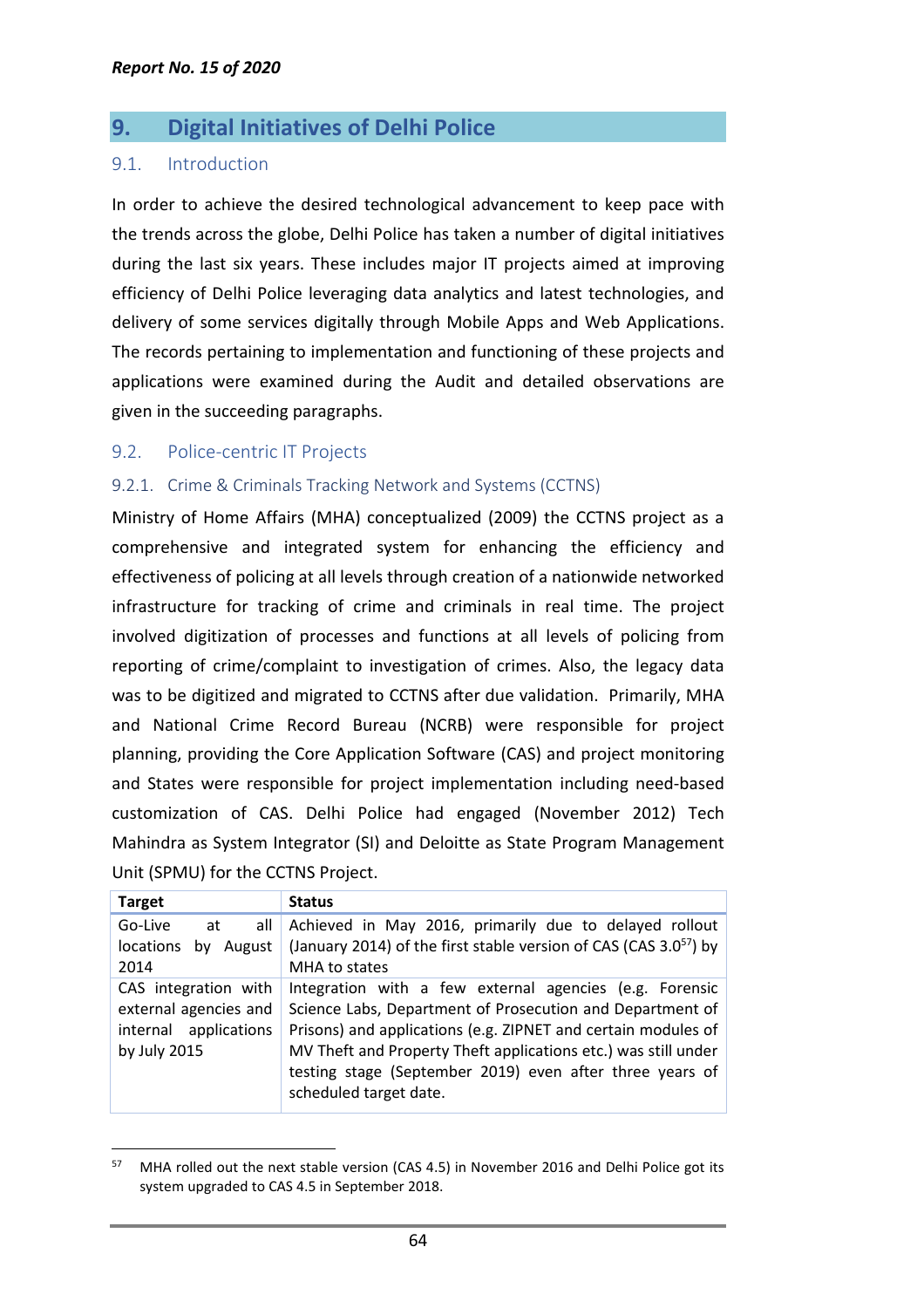As of July 2019, Delhi Police was using completely online version of CCTNS at 100 *per cent* of the locations and all the registrations viz. FIR, Missing person report etc. are being done on real-time basis directly in CCTNS. On detailed examination of records related to CCTNS, audit observed the following:

#### *Issues related to Data- Migration and Quality*

Data quality in CCTNS is vital since this database has to serve as the master data for police records and efficacy of any business intelligence tools shall be dependent on the quality of underlying data. There are three primary sources of CCTNS data i.e. real-time data entries at police stations, data migrated from legacy systems and data integrated from other related applications such as PA-100, MV Theft App etc.

However, it was observed that despite in-built controls like data validations, many mandatory data fields were being populated at police stations with junk data, and non-mandatory data fields<sup>58</sup> were left blank in spite of sufficient information available. Regarding the legacy data, the digitisation and migration of data pertaining to last 10 years (before the Go-Live date- May 2016) was reported to be complete as of February 2019. However, validation of the migrated data was still under progress at police station level and none of the police stations had completed the validation process as of July 2019. Thus, quality of legacy data was also yet to be verified. In respect of integration of database of other applications (such as MV Theft, Lost Report, e-FIR, PA-100, ERSS-112) with CCTNS, it was observed that all data fields were not being shared with CCTNS resulting in gaps in the database.

The Delhi Police, in its reply, mentions that 60 *per cent* of the migrated data has been validated by the police stations and is likely to be completed in near future. Also, the data of Register No. 9 (iii) (Data related to crime details) and Register No. 19 (Details of case property) have been validated to the extent of 100 *per cent*. Also, the data has been moved to production server.

#### *Capacity building*

 $\overline{a}$ 

− District CCTNS cells were to be created (March 2017) at each district for technical support to the operational staff, bug reporting and coordinating with the helpdesk. However, it was observed that there was lack of adequate infrastructure and dedicated manpower in the CCTNS cells.

<sup>&</sup>lt;sup>58</sup> In December 2017, 25986 General Diary entries were reported blank. In case of Unidentified dead body, condition of dead body, injury marks etc. were populated with junk data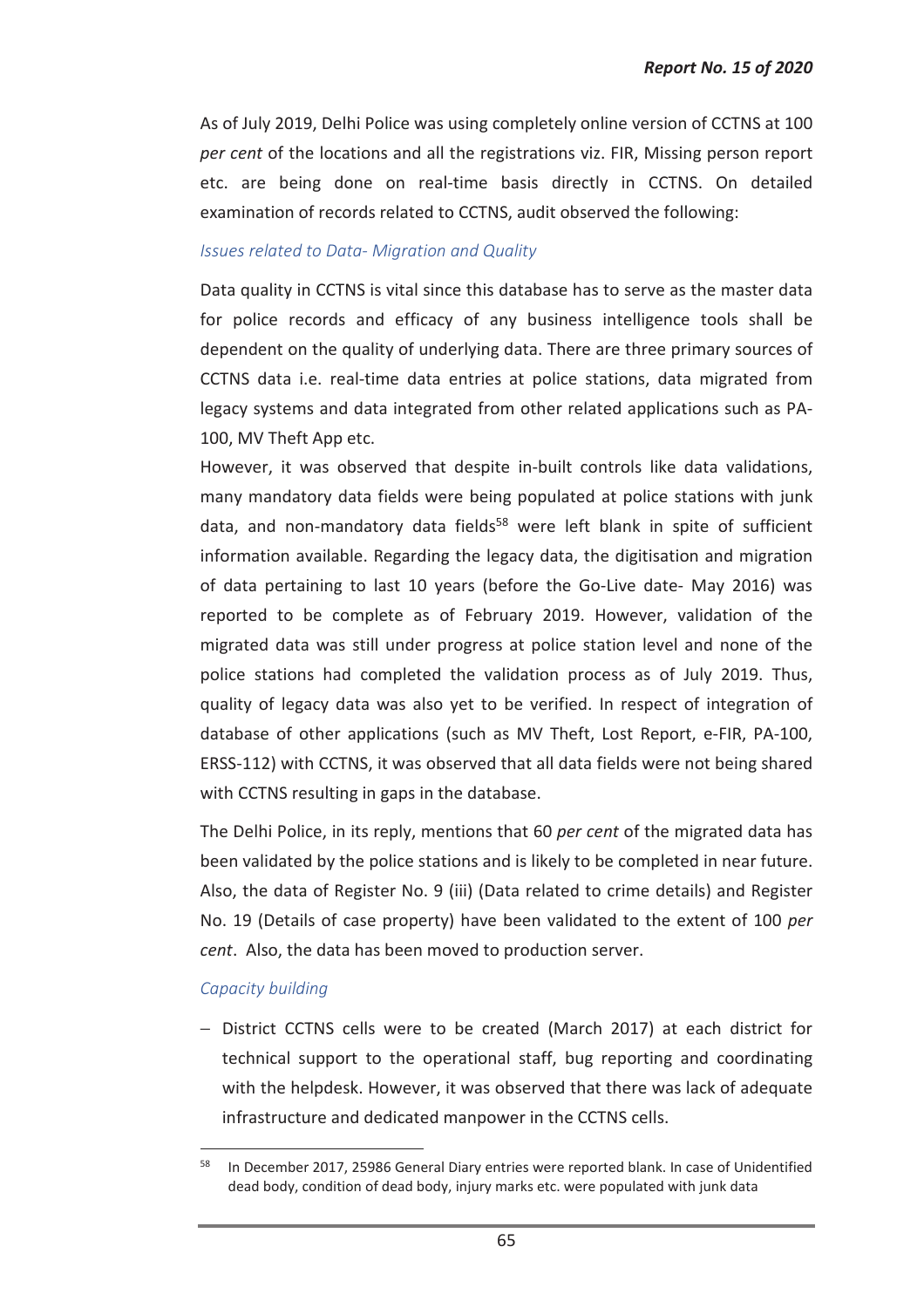Besides, SPMU was appointed (November 2012) for a period of three years but is still being continued (as on March 2019) as CCTNS project was yet to be completed. Meanwhile, MHA had advised (July 2017) that an incentive mechanism must be devised so that in-house personnel of Delhi Police may be motivated to take over the role of monitoring and management. However, no such initiative for incentivization was observed to have been taken by Delhi Police, which may hamper the smooth transition from consultant led project management to in-house capacity building.

Delhi Police replied (June 2020) that the SPMU Contract expired in September 2019 and an in-house team is now monitoring the project. Also, 43,611 police personnel have been trained so far for creating awareness and sensitizing them about CCTNS application.

#### *Vulnerabilities in security architecture*

Audit further observed that a proposal for Security Operations Center was mooted (December 2016) by security expert<sup>59</sup> who had identified vulnerabilities in security architecture of CCTNS. However, decision in respect of the proposal was pending as of August 2019. Also, third party audit of CCTNS again highlighted (June 2019) critical vulnerabilities of CCTNS, which primarily hinted at an ageing system and outdated nature of applications/software being used.

Delhi Police replied (June 2020) that a proposal for Technical refresh has been prepared and is under consideration currently.

## 9.2.2. Safe and Secure Delhi

 $\overline{a}$ 

The Ministry of Home Affairs proposed (January 2013) to Ministry of Electronics and Information Technology (MeitY) a project titled 'Safe & Secure Delhi' under World Bank funded 'e-delivery of Public Services projects' with intended benefits as given in Picture below:

 $59$  Security Expert was hired in SPMU team for 3 months w.e.f. 8/02/2016, with a mandate to comment on security aspects for data center and various applications. In terms of cyber security maturity level, the report rates Delhi Police at a primitive, "Stage 1" out of 5 graduated levels.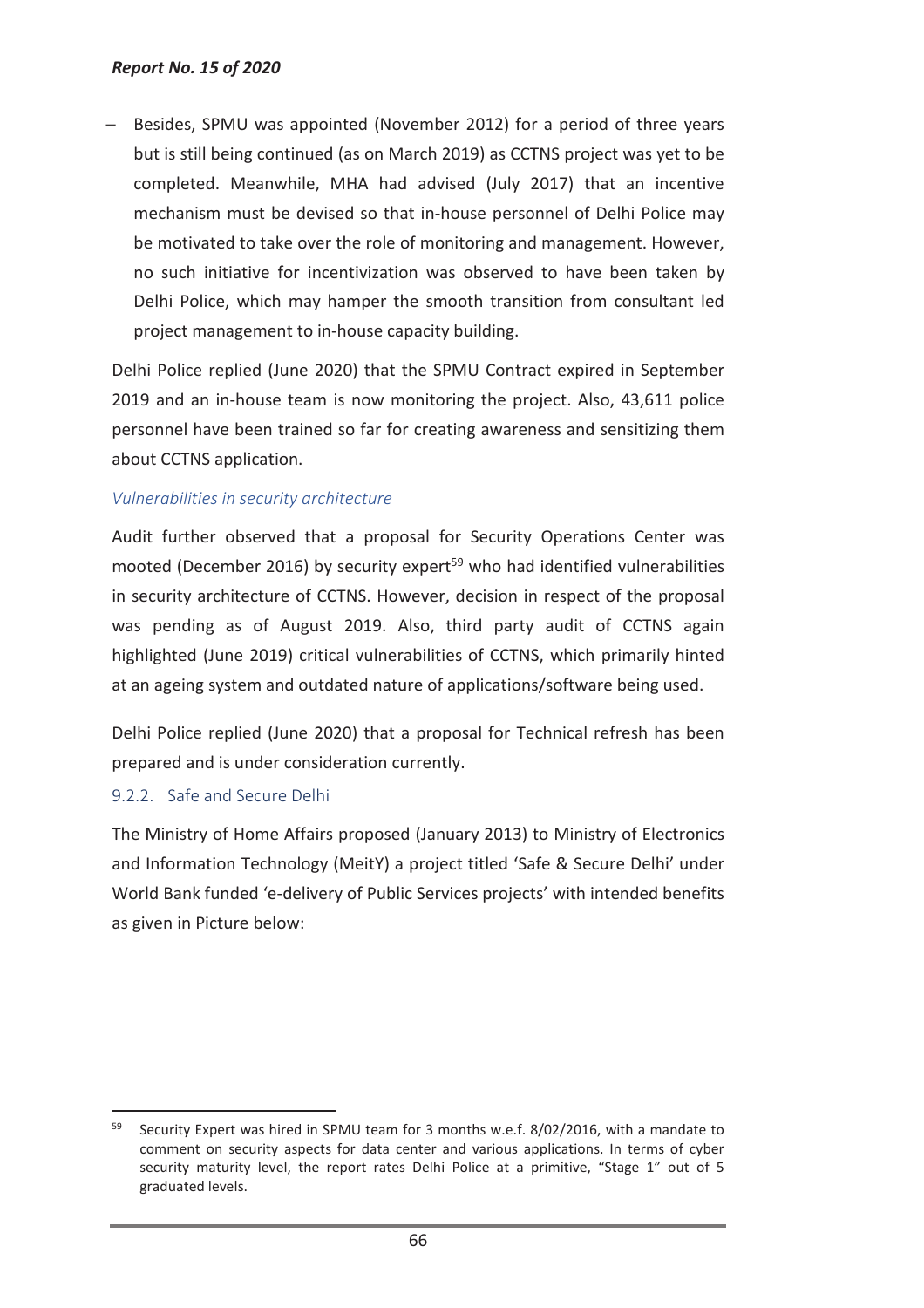

The project cost was estimated (January 2013) at  $\overline{\zeta}$ 40 crore<sup>60</sup> in two phases over a period of 12 months. The MeitY conveyed Administrative Approval (AA) for `14.75 crore in July 2013 and acceptance of the terms and conditions of the AA was conveyed back by Delhi Police after 10 months in May 2014. To guide and review the progress of project implementation, MeitY constituted a Project Review and Steering Group (PRSG) which subsequently recommended (November 2017) for closure of the project citing "*Undue delay in finalization of System Integrator by the Delhi Police*".

The project mainly comprised of the following components and activities:

- Linking all existing Databases of various Delhi Police Units for seamless real-time exchange of information (Enterprise Information Integration Solution - EI2S)
- Collate, categorise, analyse and convert unstructured information into meaningful and actionable intelligence (Open Source Intelligent Solution - OSINT)
- Delivery of required information *'on the move*' to various stakeholders via Mobile terminals and interactive PDAs

The consequence of the failure of the project (and avoidable loss of grants amounting to  $\overline{z}$ 40 crore) was that IT projects of Delhi Police continue to be siloed, disparate, and not linked.

 $60$  Phase-I of ₹14.745 crore and Phase-II of ₹25.285 crore.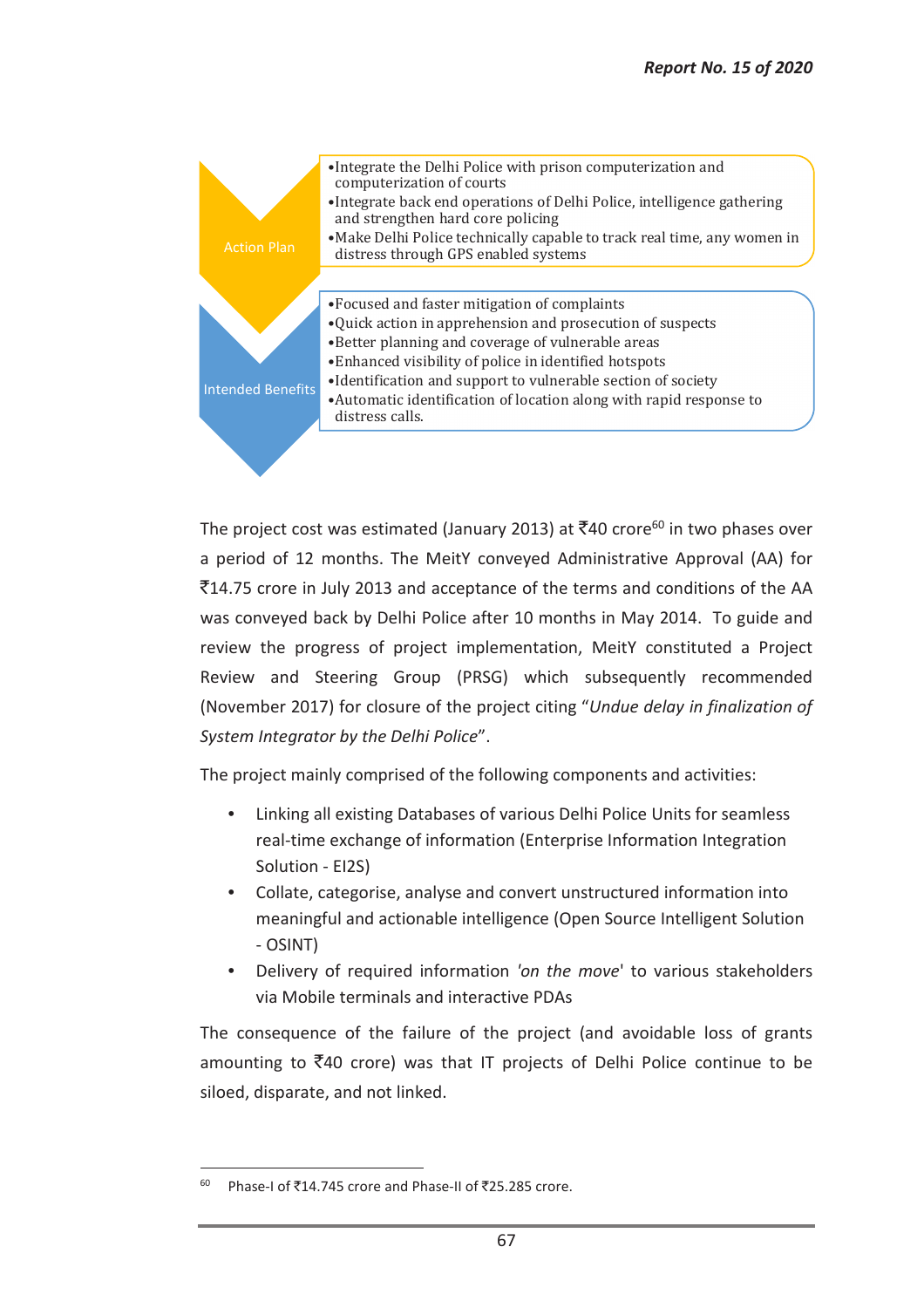## 9.2.3. Safe City Project

The MHA conceptualised (November 2017) the 'Safe City project', aimed at safety for women in public places in eight metro cities including Delhi. The project was to be funded by Nirbhaya Fund and proposals were to be submitted by Police Commissioners and Municipal Commissioners by December 2017.

Delhi Police submitted (November 2017) a detailed project proposal report 'Women Safety-CCTV surveillance in public places' to GoI with preliminary estimates for  $\overline{5}1250$  crore and key components of 24x7 CCTV surveillances of places frequented by women or prone to women related crime, Integration of location based services and crime and criminal databases with CCTV feeds, real time video analytics and generation of actionable alerts. The project proposal was later revised to  $\overline{8}858$  crore and approved (February 2019) by the Government of India with directions that Delhi Police, in consultation with Line department of Ministry of Women and Child Development, GoI, Govt. of Delhi, NCR and other stake holders, shall prepare non-technological community led interventions, and shall ensure convergence with similar projects by other agencies.

Audit observed that unlike the proposals for other metro cities, the proposal of Delhi Police did not include any non-technological component such as community policing, soft skill training, induction of women in police etc. and it was surveillance-centric despite the fact that existing cameras installed by Delhi Police were not functioning properly (discussed in Paragraph 6.3.1).

It was also observed that Delhi Police had initiated proposal (September 2016) for a study<sup>61</sup> on crimes against women but the study could not be conducted till September 2019. Besides, no impact assessment study has been conducted by Delhi Police for the effectiveness of already installed cameras in prevention of crimes, especially against women.

Thus, in the absence of any substantiated study on efficacy of surveillance in preventing crime or impact assessment study for existing cameras, heavily surveillance centric project of Delhi Police needs to be reviewed. Project proposals of other metro cities were much comprehensive with combination of surveillance system, patrol vehicles, road lighting, emergency call boxes, social

 $61$  Sociological study on causes of rape and psychoanalysis of rape accused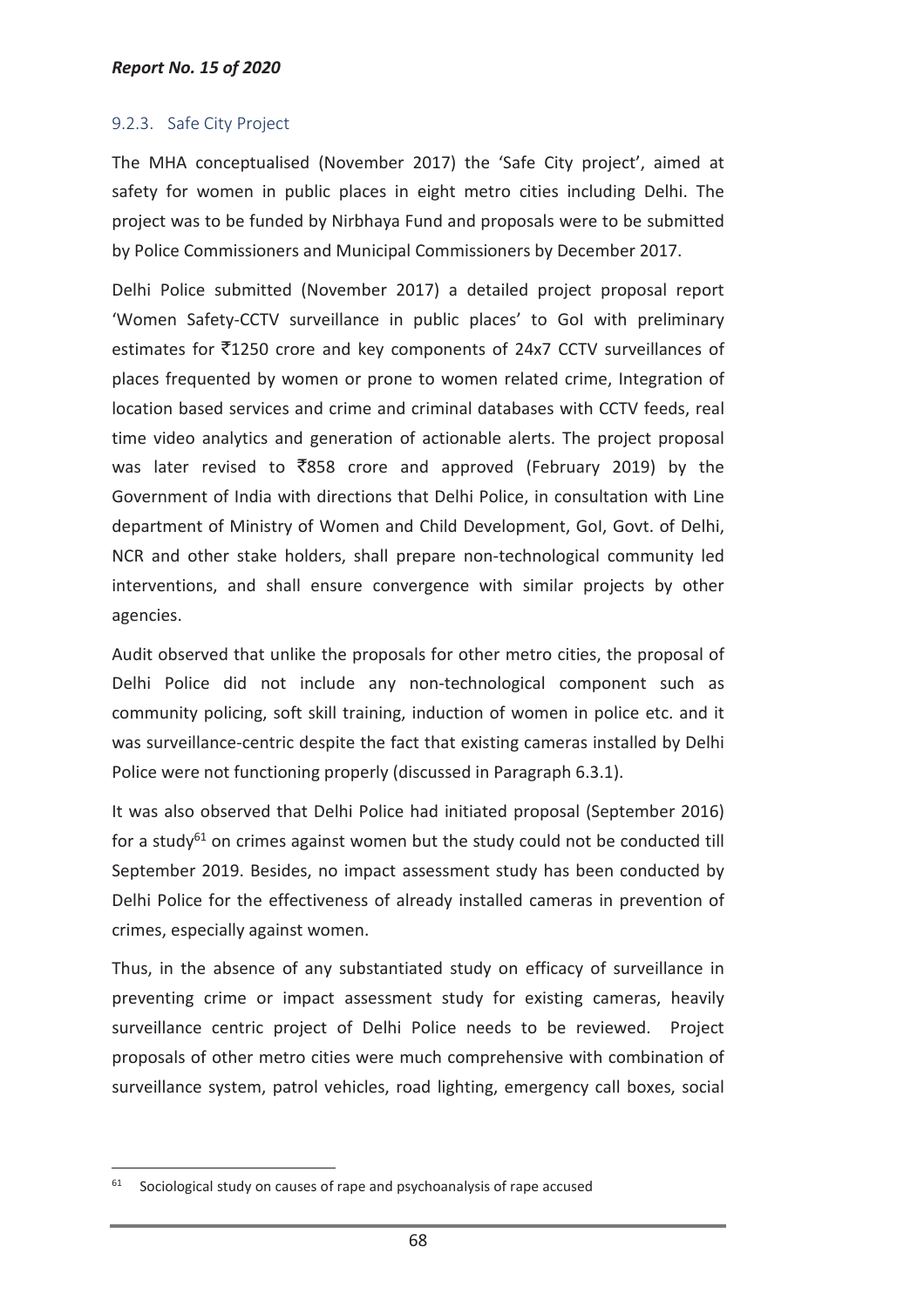media abuse tracking, legal assistance, behavioural change campaign, gender sensitisation, impact assessments etc.

The Delhi Police replied (June 2020) that many non-technological / communityled initiatives were also being taken by the Police. It was further replied that work order to start survey for implementation of the project was awarded to Centre for Development of Advanced Computing (C-DAC), Pune as Total Service provider in September 2019. As of June 2020, the detailed project implementation Plan submitted by C-DAC Pune in May 2020, is under consideration by the Technical committee.

Delhi Police may consider commissioning a third-party evaluation of these initiatives so as to ascertain the efficacy/ impact assessment of surveillancebased policing.

#### 9.2.4. CMAPS (Crime Mapping, Analytics and Predictive System)

Delhi Police and Indian Space Research Organisation–Advanced Data Processing Research Institute (ISRO-ADRIN) had signed (December 2015) an Memorandum of Understanding (MoU) to develop CMAPS, i.e. a web-based application deployed in Delhi Police Headquarters and accessible via a browser from all police stations and districts of Delhi. It was primarily envisioned as a Decision Support System for Police. The major function of CMAPS was to spatially map the crime types, analyze the crime related data based on various parameters (region, frequency, crime type etc.), so as to gain a better insight into criminal behaviour which helps control it.

ADRIN was responsible for development of application, analytical tools and techniques whereas Delhi Police was responsible to provide the hardware, infrastructure, capacity building costs and data for the system. The project was to be completed by December 2018 in four phases with a graduated level of features i.e. Crime analytics module, Security module (target threat rating, situation database creation), News Module (Geo tagging, clustering) and Social media and siterips (Social network analysis, Text annotation). Audit, however, observed that CMAPS largely fetches data from PA-100 only and complete integration with CCTNS was yet to be achieved (as of September 2019), which could have enabled better utility owing to wider profile of data available. Also, the advanced features like security module, open source content analysis (from News and Social media), etc. have not been implemented.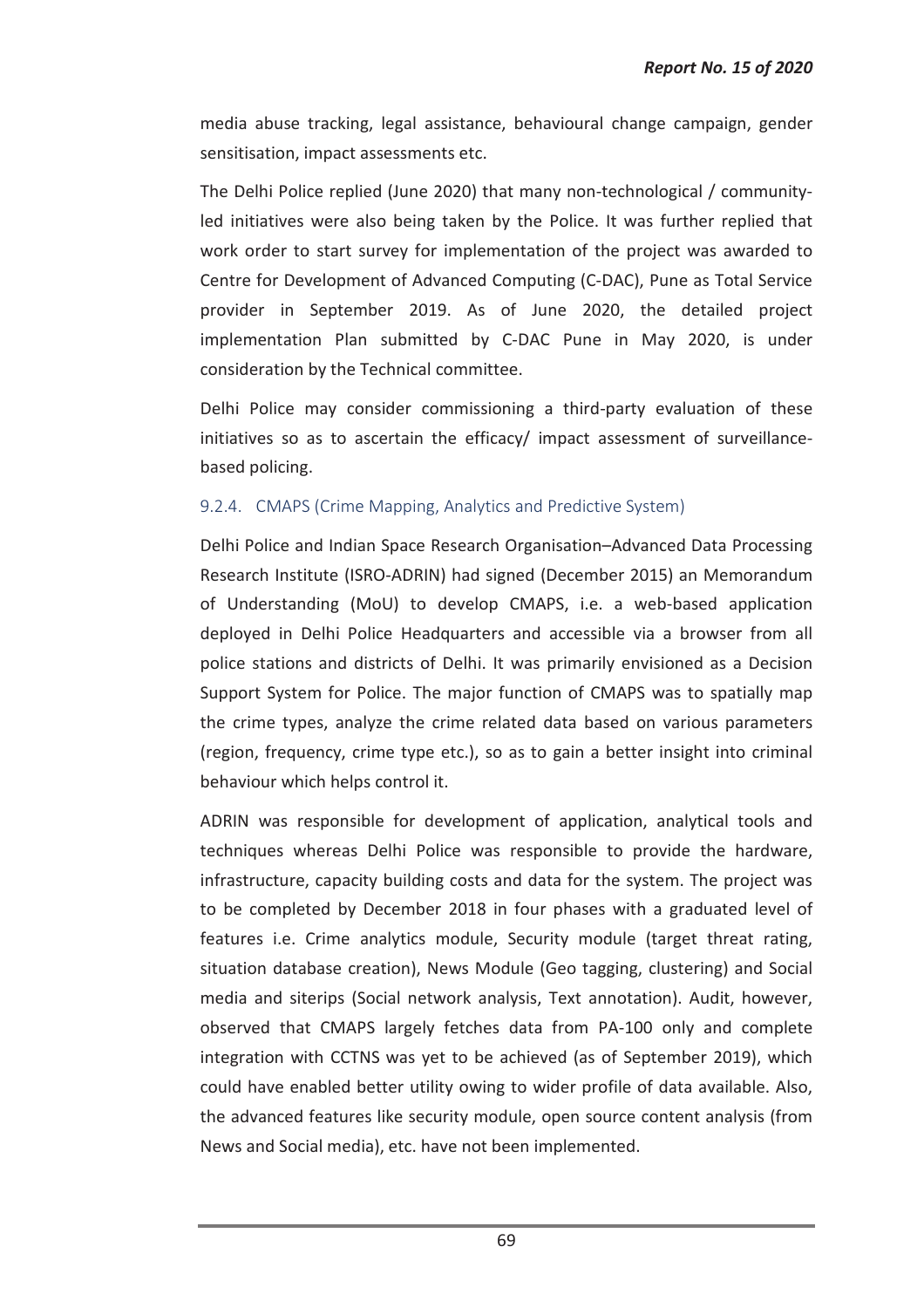Meanwhile, Delhi Police and ADRIN had deliberated (November 2017) upon some incremental features e.g. criminal profiling and analysis, mobile based CMAPS etc. to be implemented by January 2018. However, no progress was made in this regard either and records made available to audit did not indicate any communication by Delhi Police with ADRIN after March 2018.

Regarding the capacity building among the key stakeholders i.e. officials responsible for decision making, Delhi Police requisitioned (March 2018) CDAC to arrange training program for Constables and Head constables. However, training to Constables and Head constables lacks justification since CMAPS is to be used by senior management to aid decision making while effecting changes in deployment, recalibration from active policing to community policing, generating actionable intelligence etc. and training of lower constabulary for CMAPS might not be useful. Besides, lack of appreciation of technology was evident in this project as well, as all the four phases were projected to be completed within 12 months while remaining time was allocated for MoU finalisation, problem formulation etc.

Thus, IT projects were ill-planned as the timelines committed were unrealistic e.g. in Safe and Secure Delhi project and were inadequately monitored as seen in CMAPS, which witnessed diminished interest after initial stages.

Delhi Police should implement the IT projects in an iterative manner with staggered timelines and sufficient gaps for learning and feedback from user units.

# 9.3. Citizen-centric service delivery applications

# 9.3.1. Himmat/Himmat Plus App

Himmat (later upgraded to Himmat Plus) is a women safety centric mobile application of Delhi Police, which provides the functionality of sending SOS to Police control room, along with the location coordinates of distress caller. Himmat App was initially launched by Delhi Police in January 2015. The app development cost incurred was  $\bar{z}$ 45 lakh and  $\bar{z}$ 4.5 lakh were spent annually on AMC (Annual Maintenance Contract) for 3 years. The Himmat App was later replaced with Himmat Plus in February 2018. The cost of development of Himmat Plus was  $\overline{5}18.5$  lakh and cost for AMC is  $\overline{5}2.77$  lakh plus taxes. Thus, the total expenditure incurred on development and AMC for Himmat/Himmat Plus App was  $\bar{z}83.5$  lakh (as on August 2019). Audit observed the following issues related to development, adoption and publicity of the Application: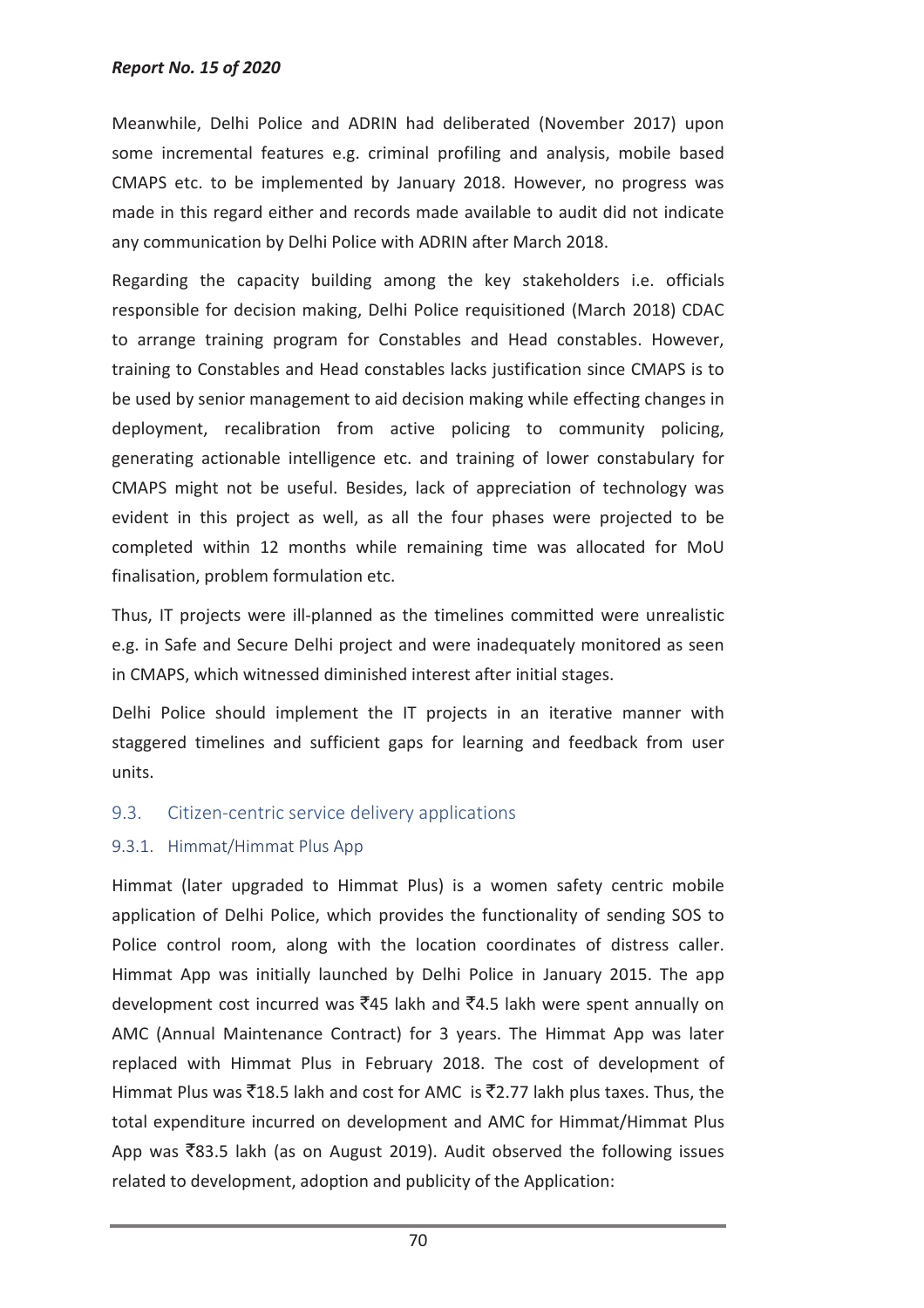## *Development of Himmat and Himmat Plus Mobile Apps*

- − Ideally, an application should be developed on basis of user requirements and calling for the proposals from prospective firms. As per the records, the user requirements were broadly mentioned and file notings stated that after a market survey, only 'Smartcloud Infotech' (firm) was found to meet the requirements. Accordingly, the Himmat app was purchased (December 2014) from 'Smart Cloud Infotech' (firm) on nomination basis without calling for quotations or proposals from any other prospective firms.
- Further, PHQ raised certain queries regarding issues such as cost, proprietary nature of the solution and past experience of implementation by the firm. However, the Unit concerned (Ops and Communications) sought replies for queries from the firm ('Smart Cloud InfoTech') itself and forwarded the replies received from the firm to PHQ.
- − Although Delhi is predominantly Hindi speaking region, Himmat App was launched only in English language, and was made Bilingual (Hindi and English) after more than two years, i.e., in April 2017. This was on behest of parliamentary Committee on Home Affairs, which mentioned (March 2017) that the lack of Hindi language support might be responsible for low downloads.
- Later, Himmat Plus App was launched (February 2018) as a new application instead of updating Himmat App. Regarding this, as per the records made available, there was no deliberation on whether the Himmat App should have been updated or an entirely new Application was required. Moreover, records made available did not indicate any efforts to reach out to the users of Himmat App and to ensure that they migrate to Himmat Plus. There was a possibility that existing users of Himmat App might not have moved to Himmat Plus.

The Delhi Police, in its reply (June 2020), mentions that before the finalization of Himmat application, comparative evaluation of apps by Tech Mahindra, CDAC etc. was carried out. However, the supporting documents have not been furnished to audit. Also, a mention has been made of the field-testing report of the app, in various parts of India with support of local police, prior to installation. However, the field-testing reports have not been provided to audit.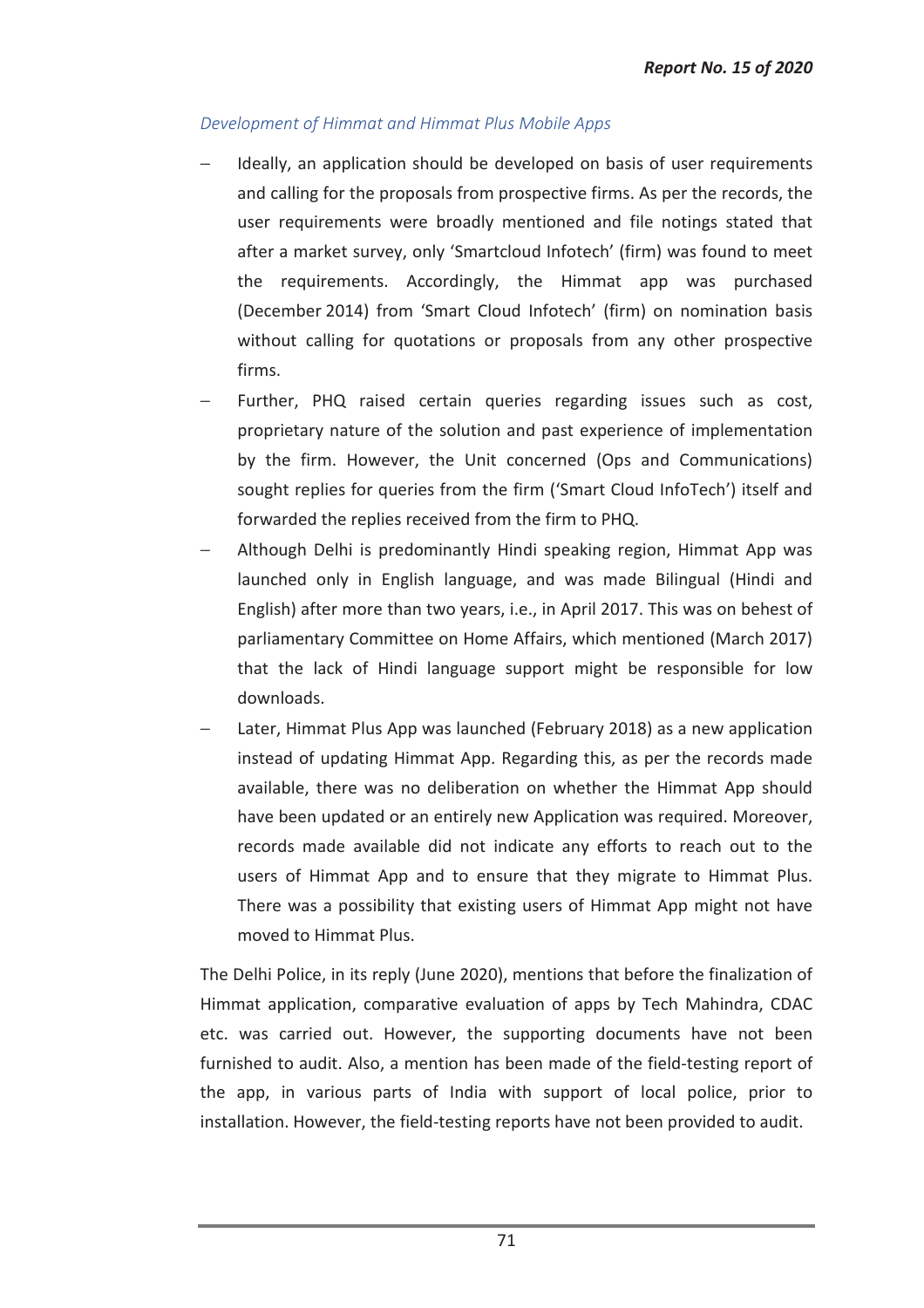Delhi Police did not discover costing for the application on its own, and rather accepted the costing model ('Nil' base cost and  $\bar{z}$ 1.5 lakh per console) offered by the firm i.e.,  $\bar{z}$ 45 lakh for 30 consoles.

Moreover, since the costing model was based on consoles, assessment of exact number of consoles required should have been done. However, the records did not indicate any assessment to arrive at requirement of 30 consoles. This is despite the fact that MHA's approval was conditional on the "requirement of 30 consoles being a bare minimum to achieve the intended objective" Surprisingly, the quantum of calls on Himmat helpline did not justify more than two consoles. It indicates requirement of consoles was not assessed properly and was heavily based on developers' suggestions.

Delhi police replied (June 2020) that the 30 consoles included 10 call taker positions earmarked for Women Helpline (WHL) and 20 dispatcher positions who dispatched the PCR Vehicle. The call taker used to generate challan on PA-100 system. The reply is not satisfactory as the consoles at 20 dispatcher positions were sparingly used as indicated by the status of challans generated remaining 'Open' (final action not taken at Dispatcher console of Himmat App).

- The "Terms and Conditions" as per the installed Himmat Plus app mentions that the underlying software code are owned by Delhi police. Audit, however, observed that no license or source code has been provided by the firm to Delhi Police.
- The detailed project proposal by the firm mentions features like- "Analytics report for the police personnel to identify risk areas, demographics", "personnel app and patrol vehicle app" which were never provided, as verified by audit.

Delhi police replied (June 2020) that they are taking up the matter with the firm to know the amount involved in not providing these functionalities and said amount would be recovered from the firm. The reply is not satisfactory as Delhi Police should independently assess the amount that would have been incurred had these functionalities developed.

As per the Security Audit Reports of the App, certain vulnerabilities were pointed out e.g. unencrypted storage which can lead to data theft, insufficient transport layer security leading to risk of packet sniffing on an unencrypted channel, risk of SQL injection, clipboard vulnerability etc.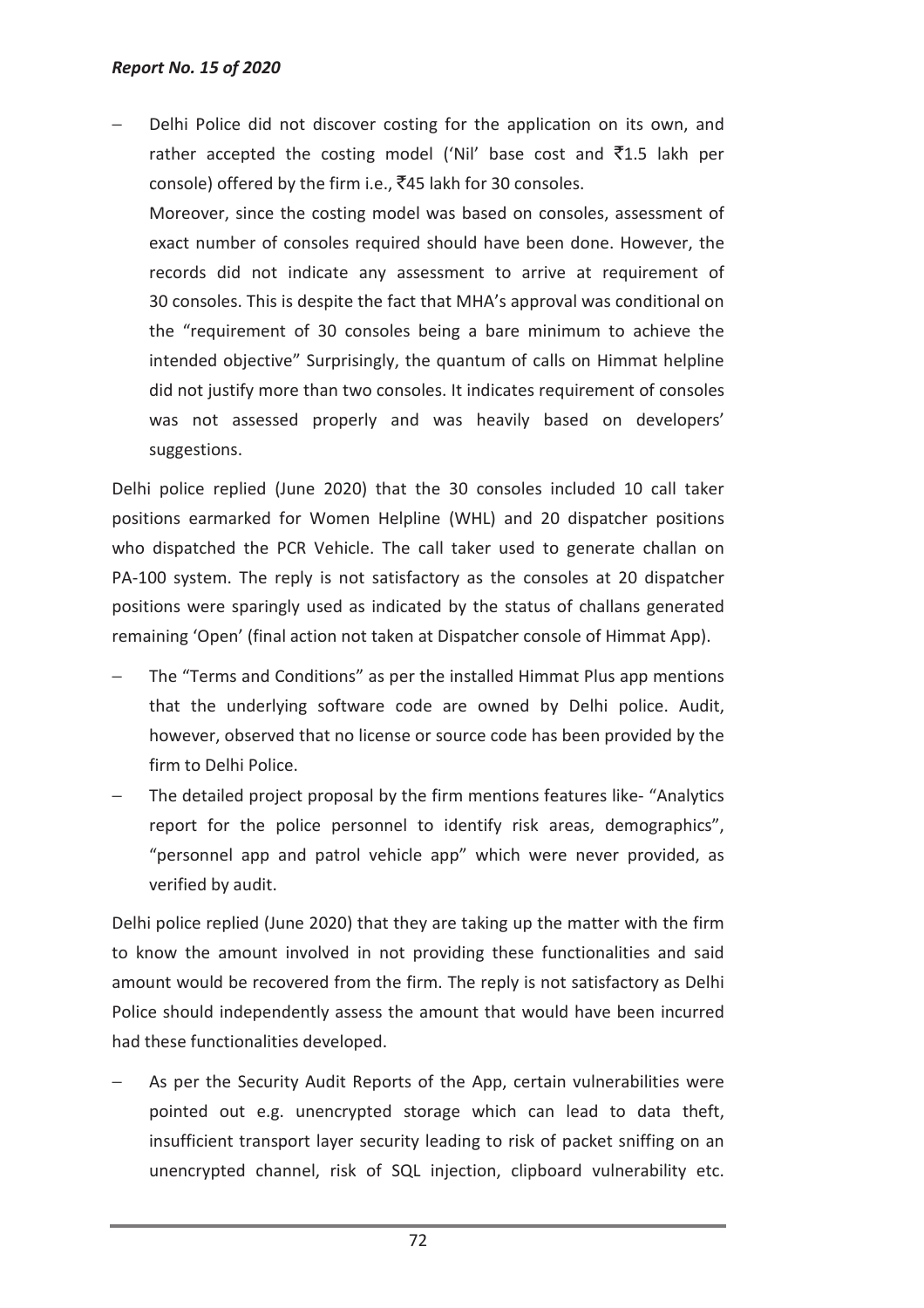- However, these were mentioned as a business exception without sufficient justification.
- Delhi Police may ensure that the vulnerabilities are resolved immediately since the Himmat App data also contains videos recorded by mobile phones, which may lead to privacy issues in case of leakage.

Delhi Police replied (June 2020) that prima facie, there was no need for encryption as the data was migrated to National Informatics Centre (NIC) servers after 2017. However, the need for encryption was being discussed with vendor and would be implemented if needed. Though the encryption issue is being taken up with vendor, the reply is not satisfactory as the migration of data on secure NIC servers does not per-se solve all the security issues. In the opinion of audit, other security protocols like Transport Layer Security must be instituted at the earliest.

#### *Installs and usage of Application*

There were total 1.01 lakh Installs for Himmat App and 0.65 lakh installs for Himmat Plus App (till May 2019) i.e. a total of 1.66 lakh till May 2019, on Google Android platform. However, there were 1.32 lakh uninstalls as well during the same period. This indicated poor user retention as 80 *per cent* of the users uninstalled the app after installing the app.

Further, out of the 0.34 lakh remaining users, only 16,557 users have opened the Apps at least once in last 30 days (as on  $16<sup>th</sup>$  May 2019).

− Regarding the ride sharing feature in Himmat Plus app, on scanning the QR Code displayed in a Taxi, the driver and taxi details are shared with Delhi Police and user can press SOS button in case of emergency. However, the QR codes are installed in only Black & Yellow Taxis and Airport Cabs, and does not include the Cab Aggregators (Ola, Uber etc.).

As on May 2019, only 4303 drivers were registered with Himmat QR codes. Thus, absence of QR codes in Cab Aggregators has rendered this whole functionality deficient and it is indicated in poor usage of this function by users (3393 scans by users till May 2019).

Since the introduction of Himmat App in January 2015 till May 2019, 442 actionable calls were generated through SOS feature of Himmat and Himmat Plus Apps, and a total of 9 FIRs were registered. As per the Delhi Police reply (June 2020), 827 number of actionable calls

and FIRs has increased to 827 and 10 respectively. The number of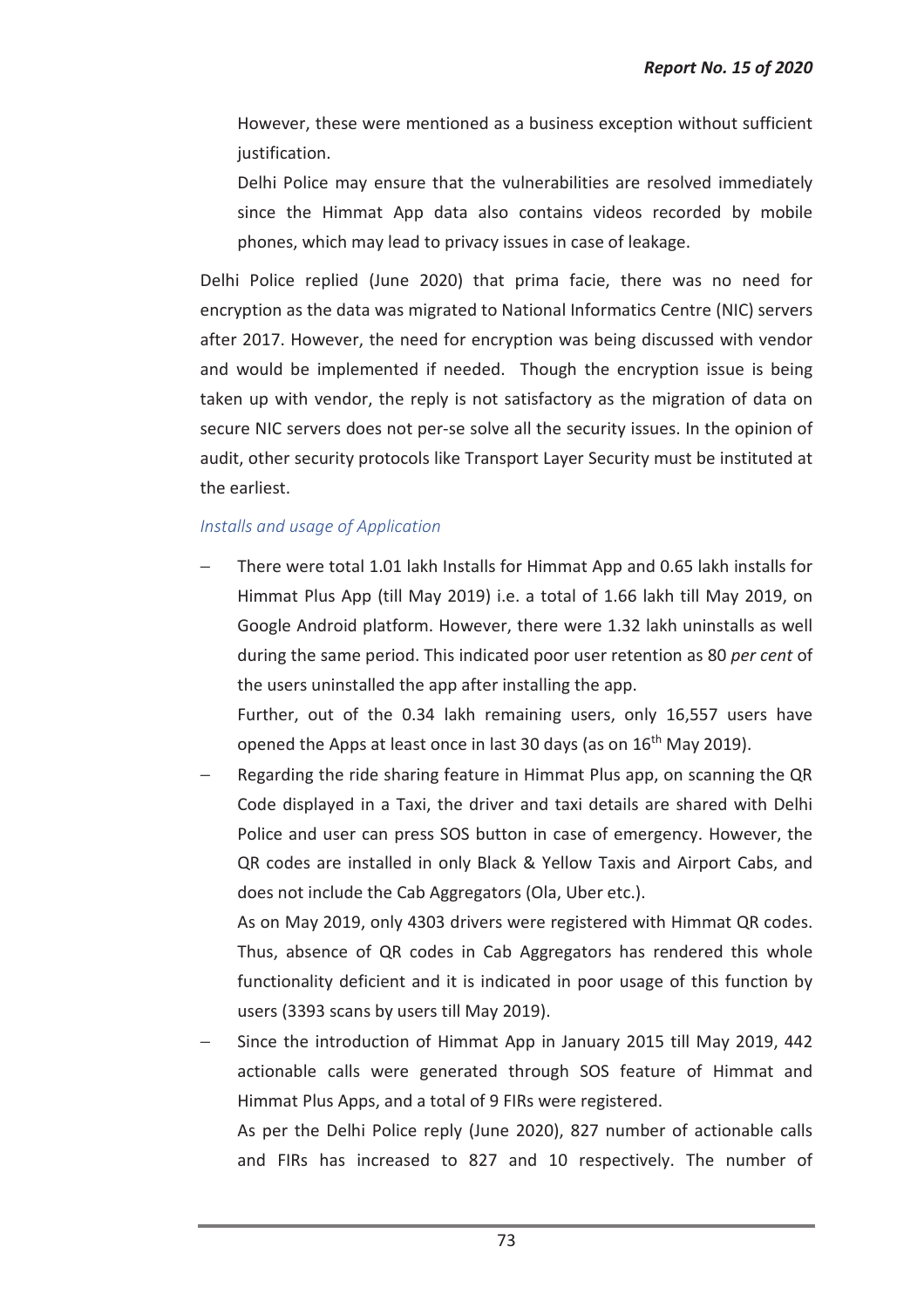actionable calls when seen against the  $75,032^{62}$  crimes against Women reported during the same period of  $1^{st}$ January 2015-15<sup>th</sup>June 2020, indicates a dismal picture.

#### *Publicity of Himmat and Himmat Plus Applications*

Delhi Police has incurred total expenditure of ₹6.82 crore on advertisements (print, electronic and outdoor) for Himmat and Himmat Plus during last five years from 2014-15 to 2018-19 (Chart 9.1). However, such aggressive promotion has not translated into any palpable increase in user retention/ wider adoption, except at the launch of Himmat and Himmat Plus apps.



Chart 9.1: Advertisement Expenditure on Himmat/ Himmat Plus App

The pattern of registration in Himmat and Himmat Plus Apps during the period from December 2014 to March 2019 is depicted in Chart 9.2.

*Source: Information provided by Delhi Police* 

 $62$  As per the Statistics on Delhi Police Website.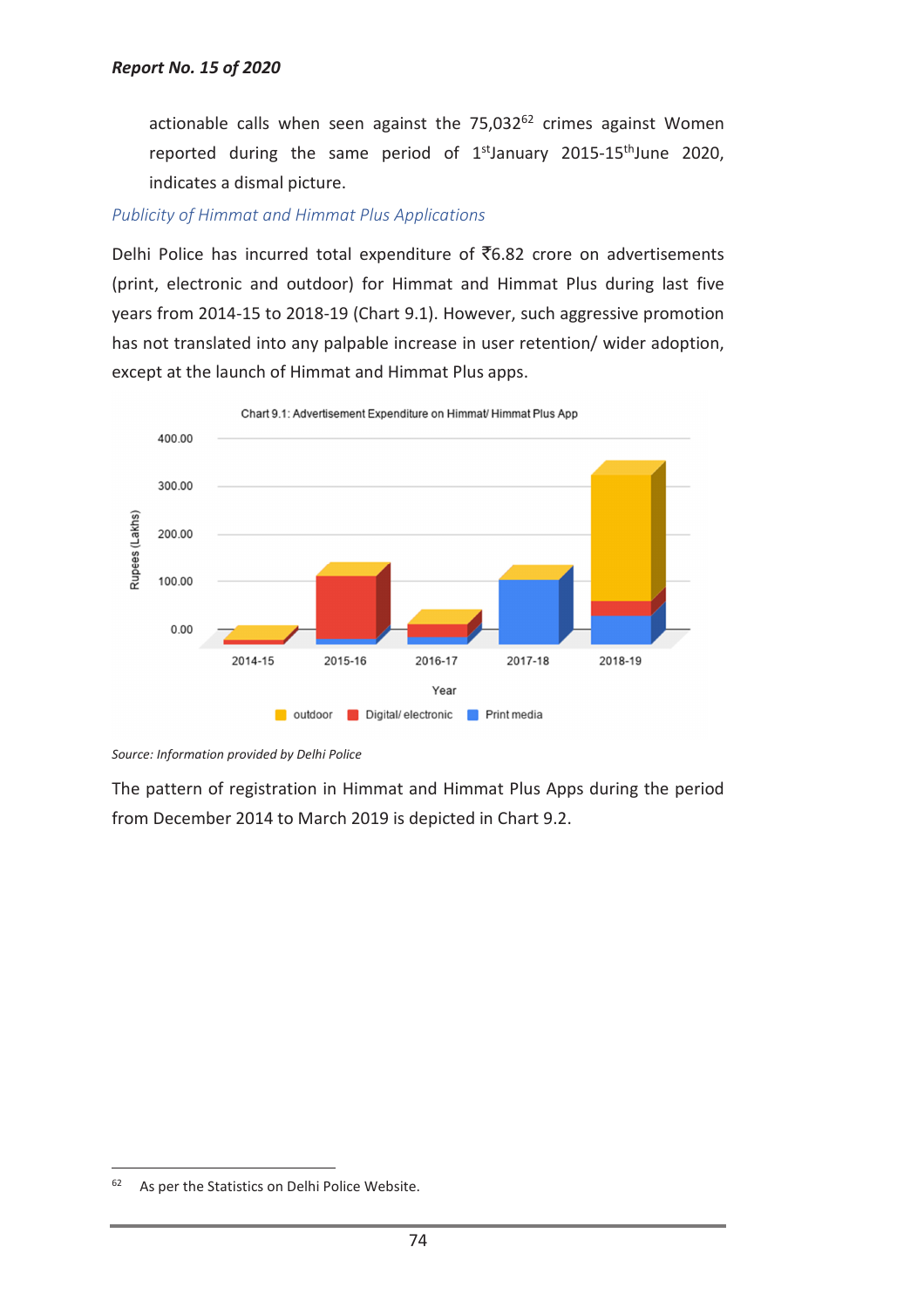

*Source: Information provided by Delhi Police* 

It is evident from Chart 9.2 that user registrations spiked at the launch of Himmat App (January 2015) and then at the launch of Himmat Plus App (February 2018), and the surge in advertisement costs in 2015-16 and 2018-19 did not have a long-lasting impact, while advertisements in 2016-17 and 2017-18 had minimal impact.

## *Comparison with similar apps by other state Police.*

Himmat application, its features, performance, user adoption and incident costs were compared against those of similar apps launched by different state Police departments in Haryana, Bengaluru and Maharashtra.

|                                     | <b>Police</b><br><b>Delhi</b><br>(Himmat/Himmat<br>Plus) | <b>Bengaluru</b><br><b>Police</b><br>(Suraksha) | <b>Maharashtra</b><br><b>Police</b><br>(Pratisaad) | Haryana<br><b>Police (Durga</b><br>Shakti) |
|-------------------------------------|----------------------------------------------------------|-------------------------------------------------|----------------------------------------------------|--------------------------------------------|
| Launched in                         | January 2015                                             | April 2017                                      | January 2016                                       | <b>July 2018</b>                           |
| Development<br>$cost + AMC$         | ₹83.5 lakh                                               | <b>NA</b>                                       | NIL (as a CSR<br>initiative)                       | ₹0.50 lakh                                 |
| Installs (till May<br>2019)         | $\bar{5}1.66$ lakh                                       | ₹1.03 lakh                                      | ₹1.50 lakh                                         | ₹1.33 lakh                                 |
| Users<br>Current<br>(May 2019)      | 33,000                                                   | 50,482                                          | 84,000                                             | 34,000                                     |
| Advertisement<br>costs              | र्टै6.82 crore                                           | ₹0.98 lakh                                      | <b>NIL</b>                                         | $\overline{58.8}$ lakh                     |
| Actionable Calls<br>(till May 2019) | 442                                                      | 4885                                            | <b>NA</b>                                          | 852                                        |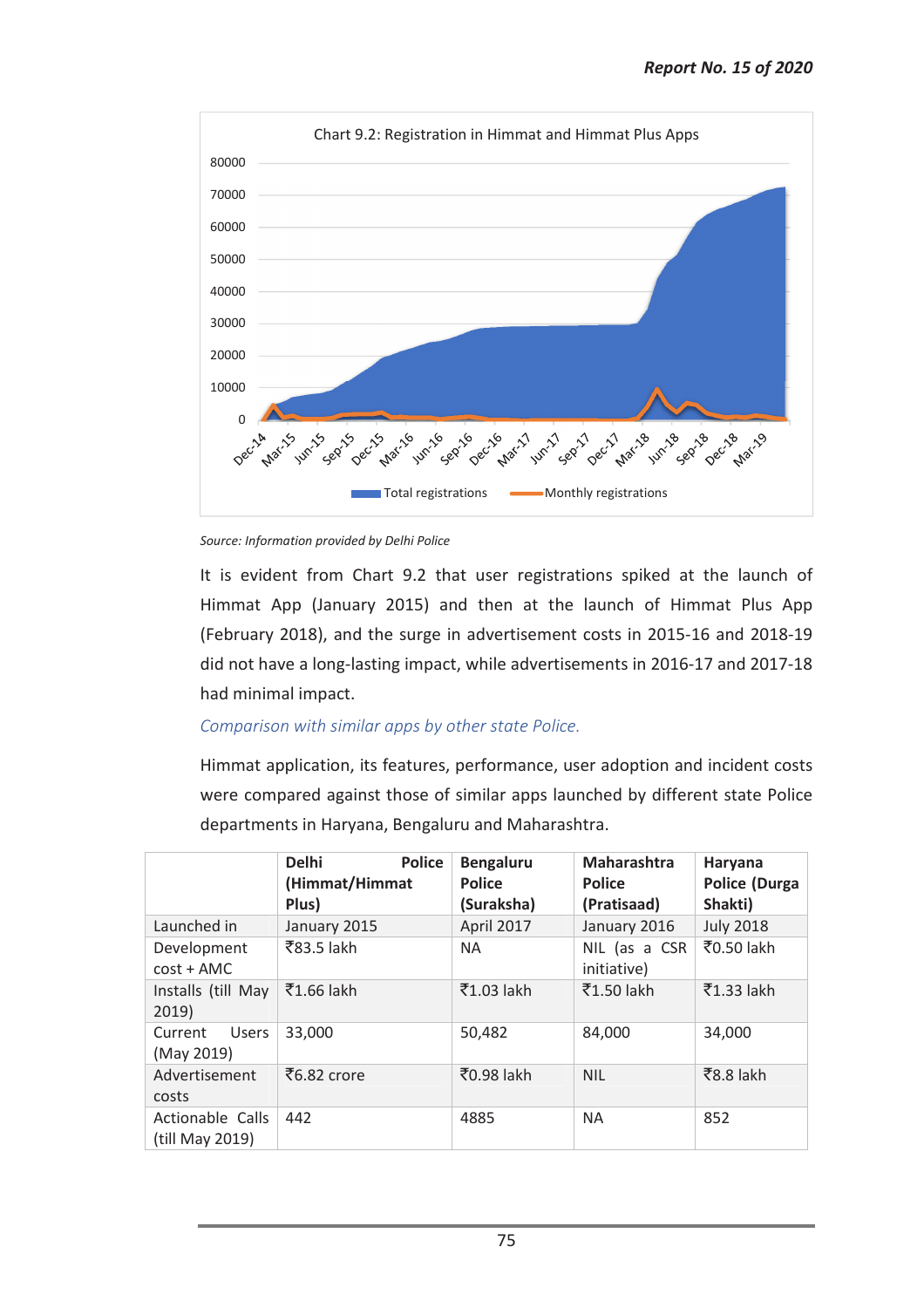#### *Report No. 15 of 2020*

It was observed that the Personal Safety applications of other states had a greater number of installs and actionable calls, less cluttered user interface, and almost negligible expenditure on publicity due to massive use of social media.

Delhi Police spent about seven crore rupees in the last four years on promotion via the traditional media (electronic, outdoor, newspaper), which has not translated into proportionate gains in terms of app installs and usage.

This is evident in the poor retention rate (almost 80 *per cent* of the users uninstalled the app), meagre number of actionable calls (SOS Alerts) received, and high per client acquisition cost of  $\bar{\mathfrak{T}}2.320^{63}$  to the Delhi Police. It is also evident from the fact that as against 75,032 crimes against women reported, only 827 SOS Alerts through the App were received during the period of January 2015-June 2020.

Delhi Police should examine why their Himmat/Himmat Plus App has failed to provide the intended benefit, inspite of the crores of rupees spent on its development and publicity.

#### 9.3.2. MV Theft App (Motor Vehicle Theft Application)

Delhi Police developed this application (web and mobile) to ensure trouble free registration of e-FIR of Motor Vehicle thefts, automated investigation and electronic generation and transmission of final report for online acceptance by the competent e-Court. Within 24 hours of generation of the e-FIR, Investigating Officer (IO) is assigned, who then contacts the complainant and conducts the investigation. The application delivers printable digitally signed Untraced Report to the complainant to process the insurance claim. Audit observations related to development and functioning of MV Theft Application are detailed in the succeeding paragraphs:

#### *Development of MV Theft Application*

 $\overline{a}$ 

The development of MV Theft web application was initiated in September 2014. The entire process can be broken down as:

Per user Cost=Total cost/Total No. of users; Total cost =  $\overline{6.82}$  crore (advertisements) + `0.835 crore (development + AMC); No. of users: 33,000.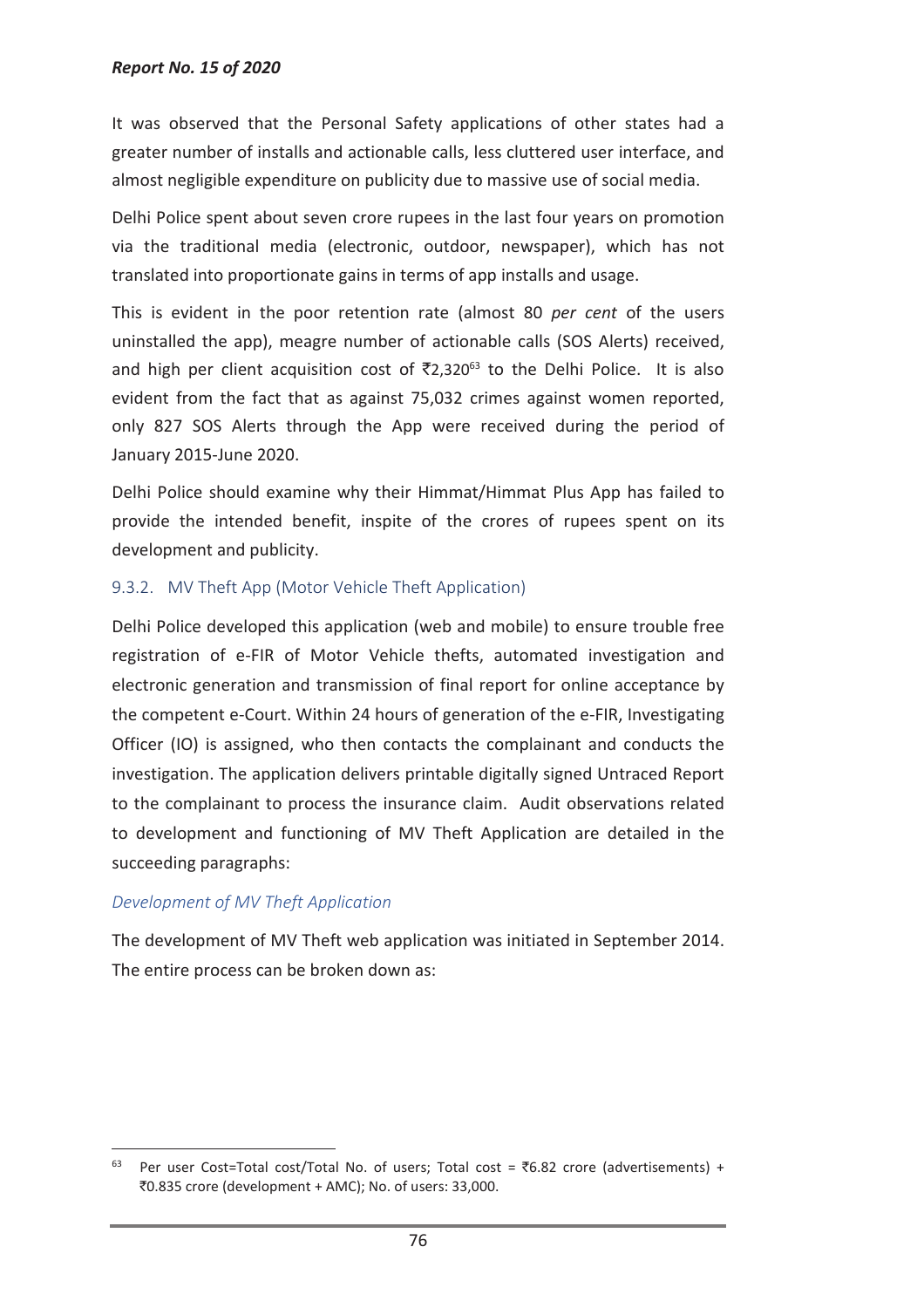

Audit observed following irregularities in the award of above works:

- For a coherent web application development, it is desirable that all the functional modules for software are identified by the agency/bidder, at the outset, and price bid be called/quoted for the entire package (with staggered timeline for modules, if required). This would enable hassle free implementation and also fair price discovery. Contrary to this, it was observed that unrelated bids were invited for six different components of a single web application. However, all the bids were ultimately awarded to a single firm (M/S PC Solutions).
- Delhi Police invited (September 2014) bids for development of the MV Theft Application (Core component of the MV Theft application package) and out of three bids received, the lowest bidder i.e. M/s PC Solutions was awarded (January 2015) the work at a cost of  $\bar{5}1.98$  lakh.
- − Delhi Police invited bids for development of DO (Duty Officer) module of the application on 30<sup>th</sup> October 2014 i.e. even before the work for development on core component was awarded.
- − Further, bids for development of three modules i.e. IO (Investigating Officer) Module, Court Module and MIS Module, were invited on the same date (14th March 2015) and awarded on the same date  $(31<sup>st</sup>$  March 2015) to M/s PC Solutions. It is important to note that Delhi Police verified the completion of work of all the three modules on the same day itself, which was not feasible.

| <b>Particulars</b>          | <b>Tenders/Quotes</b><br>invited on | Awarded<br>to | <b>Awarded on</b> | <b>Awarded at</b>       | <b>Implemented</b><br><b>on</b> |
|-----------------------------|-------------------------------------|---------------|-------------------|-------------------------|---------------------------------|
| <b>MV Theft Application</b> | 29.09.2014                          | M/s PCS       | 27.01.2015        | ₹1.98 lakh              | 10.03.2015                      |
| <b>DO Module</b>            | 30.10.2014                          | M/s PCS       | 27.01.2015        | $\overline{5}1.99$ lakh | 10.03.2015                      |
| <b>IO Module</b>            | 14.03.2015                          | M/s PCS       | 31.03.2015        | ₹1.99 lakh              | 31.03.2015                      |
| <b>Court Module</b>         | 14.03.2015                          | M/s PCS       | 31.03.2015        | ₹1.99 lakh              | 31.03.2015                      |
| <b>MIS Module</b>           | 14.03.2015                          | M/s PCS       | 31.03.2015        | $\overline{5}1.99$ lakh | 31.03.2015                      |
| <b>STA Module</b>           | <b>June 2016</b>                    | M/s PCS       | 26.07.2016        | ₹0.99 lakh              | 26.08.2016                      |

*Table 9.1: Details of MV Theft Application and its modules* 

*Source: Compiled from records of Ops & Comm Unit, Delhi Police*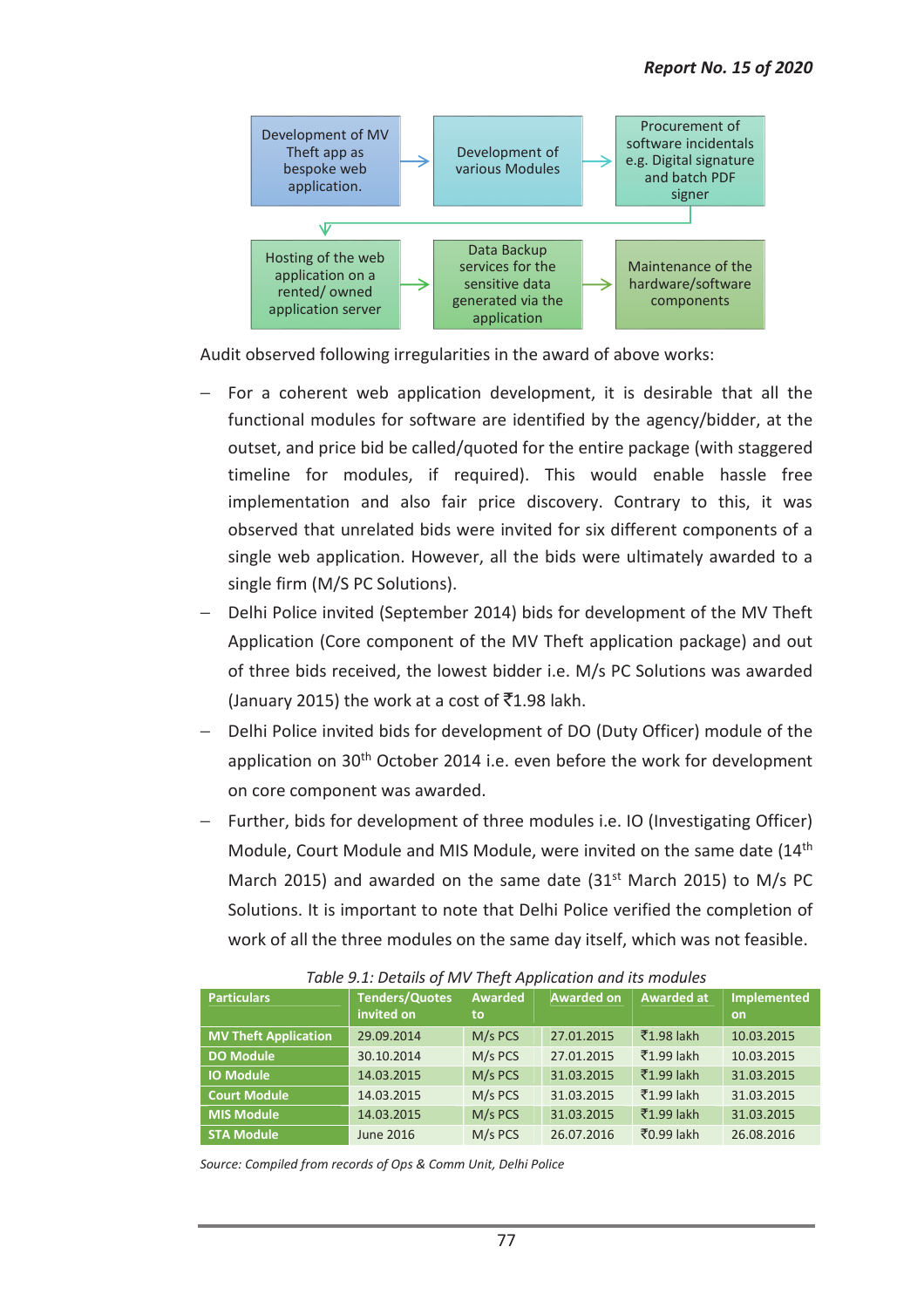- − Delhi Police had purchased (November 2014) two digital signatures and pdf signing software for MV Theft App. Audit observed that the digital signatures and pdf signing software were handed over to M/s PC Solutions on 28<sup>th</sup> November 2014 i.e. two months before the issue of work order for development of Application to M/s PC Solutions on 27<sup>th</sup> January 2015.
- Delhi Police, on basis of market survey, hosted (November 2014) the application on rental server provided by M/s PC Solutions at  $\bar{z}$ 41,465 plus taxes per month. Since the initial proposal was to use rental server for only two months, Delhi Police had resorted to market survey only to identify the lowest rate. However, Delhi Police ended up using the server for 34 months (till September 2017) at cumulative cost of  $\bar{\tau}$ 14.10 lakh plus taxes without resorting to proper price discovery through tendering. Further, no efforts were made to renegotiate the rental cost considering the trend of declining price for hosting services. Similarly, Delhi Police took cloud backup services from M/s PC Solutions from August 2016 till August 2017 at total cost of `6.29lakh on basis of market survey.

The above observations point towards an irregularity in the process of planning for app development and a violation of procedure for inviting bids to enable fair price discovery. Ultimately all the 13 works related to MV Theft were awarded to M/S PC Solutions through unrelated bids at cumulative amount of `44.50 lakh.

# *Functioning of MV Theft Application*

- − The Mobile application for MV Theft remained functional from April 2015 to May 2017, after which the application was removed from google-play store for non-compliance with End User License Agreement (EULA) and had not been reinstated since. Thus, only the web version of MV Theft Application was available since May 2017.
- − The website for MV Theft application was not secure as the communication between web clients and server is not secured using the HTTPS protocol. Thus, there is a need to encrypt the data in transit using any transport layer encryption service (TLS/SSL) which ensures the authenticity of website and encrypts the communication.

The Delhi Police, in its reply (June 2020) mentioned that the SSL certificate had been procured and implemented. Audit, however, verified (July 2020) that the SSL certificate was still not available for MV Theft App.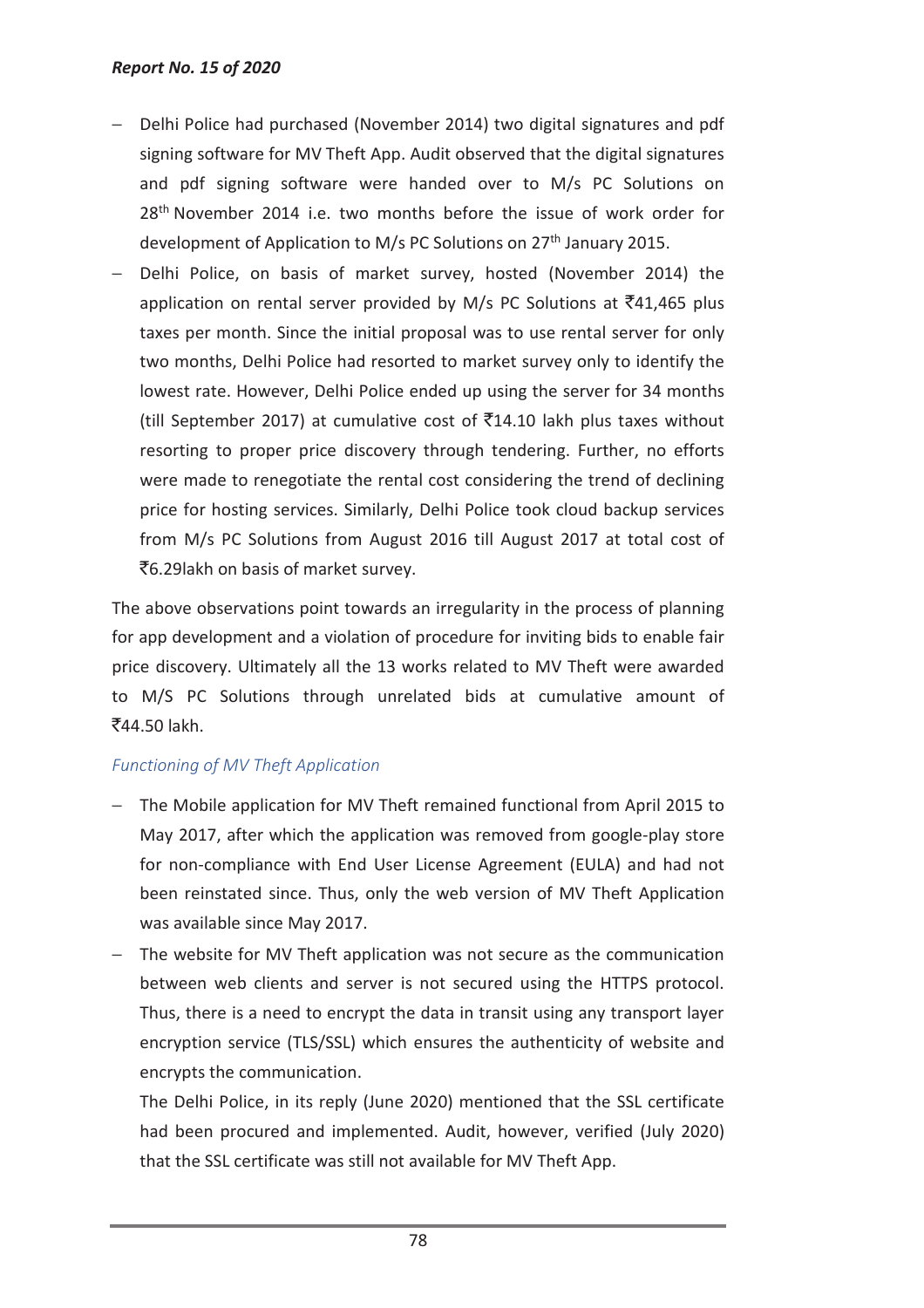- − On analysis of data dump, audit observed instances of multiple FIRs registered against theft of the same vehicle. The application should not allow registration of multiple FIRs against vehicles with the same registration number since it not only results in overstatement of theft cases, but also results in wastage of resources. Audit also observed seven entries with duplicate FIR number, reasons for which could not be ascertained.
- − There were poor data validation checks while filling online form for registering FIR on the web application e.g. special characters were accepted in 'Name', Date of birth does not have any limiters and even a future date was being accepted, etc. such lack of validation checks adversely affects the data quality of application and other linked systems and limits its utility for generating actionable information.

Delhi Police's reply (January 2020) mentions that the lacunae regarding data validation has been noted and is being rectified in the application.

## 9.3.3. Other applications

Besides Himmat/Himmat Plus App and MV Theft App, records pertaining to the following five web-applications of Delhi Police were examined during the audit.

| <b>Application</b>            | <b>Details</b>                                                    |  |  |  |
|-------------------------------|-------------------------------------------------------------------|--|--|--|
| <b>Property Theft App</b>     | To ensure trouble free registration of e-FIR for cases involving  |  |  |  |
|                               | only theft of some property                                       |  |  |  |
| <b>Lost Report App</b>        | To enable reporting of any lost/missing articles (documents,      |  |  |  |
|                               | credit cards etc.) without the need to go to a police station,    |  |  |  |
|                               | and a printable digitally signed report is instantaneously sent   |  |  |  |
|                               | in response to the complainant.                                   |  |  |  |
| <b>Found Articles App</b>     | To get updates regarding the article reported as lost/missing     |  |  |  |
|                               | in 'Lost Report' Application, and for reporting of some           |  |  |  |
|                               | article/document found by any person                              |  |  |  |
| Police<br><b>Clearance</b>    | To apply for PCC, required by an individual while applying for    |  |  |  |
| <b>Certificate App</b>        | employment in private sector and for emigration purposes          |  |  |  |
| <b>Character verification</b> | To enable online applications from employers <sup>64</sup><br>for |  |  |  |
| <b>Report App</b>             | verification of character and antecedents of their employees      |  |  |  |

Audit observed the following deficiencies in the development and functioning of these web-applications:

− It was observed that similar to MV Theft App, the Property Theft App and Lost Report App were developed in two phases each even though both the phases were initiated at the same time and splitting of the development work was not justified.

On payment basis for private employers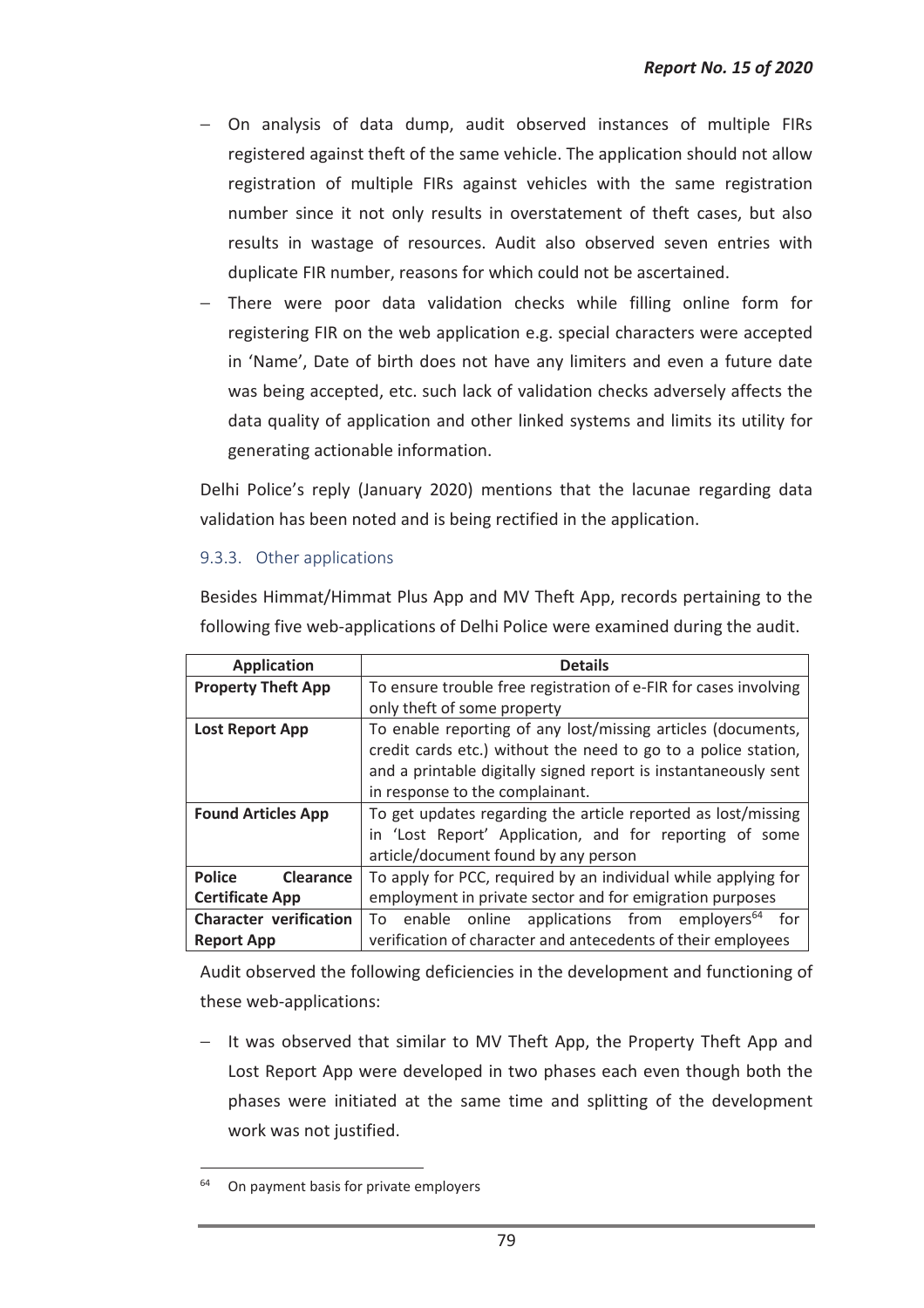Similar to MV Theft App, all the above five web-applications were also not secure as the communication between web clients and server was not secured using the HTTPS protocol. Also, there were poor data validation checks while filling online form for registering FIR on these web applications as well.

Delhi Police replied (June 2020) that SSL certificate has been implemented and data validation checks are already in place. On verification (July 2020), audit found that SSL certificate was not available for Property Theft App, Police Clearance Certificate App and Character Verification Report App. Similarly, data validation issues were also still present in the applications (July 2020).

− The 'Found' Application was not functioning as the OTP required for registration of user was not received on multiple attempts during May-September 2019.

Delhi Police replied (June 2020) that OTP can be received via email if not received by phone number. Audit, however, verified (July 2020) that OTP was not received for 'Found' application, and instead an Error page appeared.

## 9.4. Imperative for a Comprehensive IT Policy

Delhi Police has an IT cell and a temporarily appointed Chief Technology Officer, albeit without any dedicated staff. The IT Cell has only 25 persons in position as against a sanctioned strength of 52 personnel. Moreover, the IT cadre is not structured according to the demands of modern IT management. Lack of a dedicated IT policy to handle issues like framing of guidelines, granting centralized approval, deciding technical specifications, further compounds the problems. An IT perspective policy/ Framework is also desirable to account for a growing organization, with constantly increasing reliance on Information Technology.

In the last few years, there has been a spurt in the acquisition of IT assets by all Delhi Police units, ranging from Computer Aided Dispatch and web/mobile applications to surveillance systems. This has led to increased opportunities for technology/ data driven policing as well as threats (Data security, network security etc.). This necessitates a comprehensive IT policy to address some extant issues, as below: